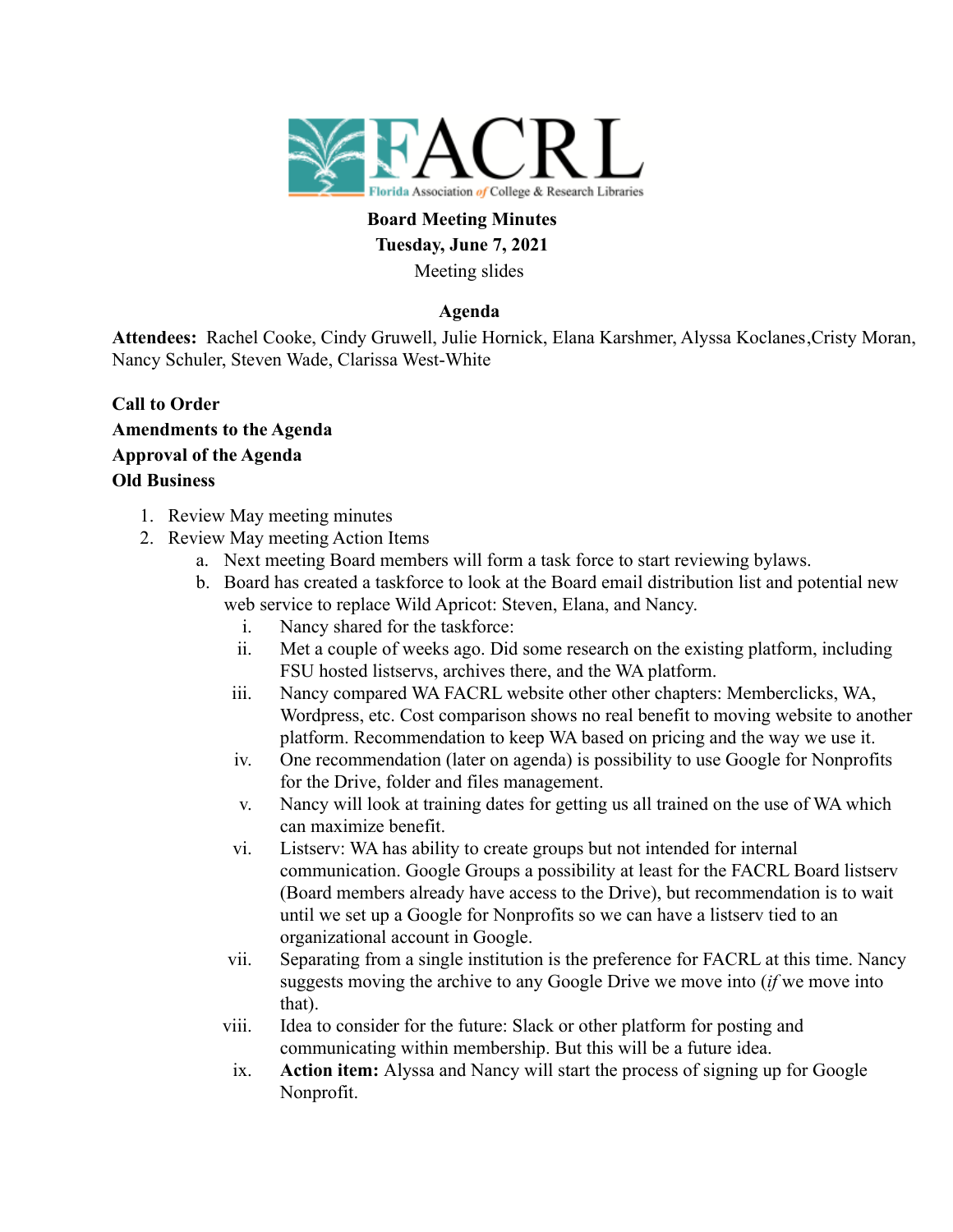- c. Rachel will link the committee charges/ guidelines documents from the FACRL.org page where they're listed and include the email addresses of Board members.
	- i. Nancy completed and Rachel tested.
	- ii. Committee charges will need to be updated as they are renewed, reviewed, or created (for new committees).
- d. Board members to review the draft of Programming Committee Guidelines and email her any changes or update the typos on the document. Alyssa will also send the Virtual Conference Logistics Committee guidelines as well for our consideration.
	- i. **Action item:** Carry forward to next meeting.
- e. Sponsorship committee needs a Board liaison volunteer. Call for a Board volunteer and anyone can reach out to Elana to volunteer.

### **New Business**

- 1. Call for proposals FACRL 2021 Conference (Clarissa)
	- a. Updates were incorporated including suggestions to update the due dates for upcoming dates based on the date that CFP will go out.
	- b. Due date: July 9 for proposals, Aug 15 to notify accepted presenters.
	- c. **Action item:** CFP will be posted on the website and will post to the membership through WA and in the member listserv and committee members will share to different national listservs as well.
- 2. Call for taskforce to review bylaws (Elana)
- 3. Creation of a Diversity Officer (Elana)
	- a. #2 and #3 combined.
	- b. Julie, Alyssa, and Cindy will work with Elana will work on the bylaws review and possibility of creating a Diversity Officer.
- 4. Discussion on annual reporting guidelines (Elana)
	- a. Rachel will lead and has ideas for plans for this with a very short.
	- b. Action item for next meeting.
- 5. Google for Nonprofits (Alyssa)
	- a. Discussed upthread. Action item already added.
	- b. Alyssa gave history. FACRL applied for a 5013c nonprofit status so that we could get Google for Nonprofits account.
- 6. July meeting/ July 4th holiday (Elana)
	- a. Discussion on updating meeting date/ time.
	- b. **Reminder:** July meeting updated to Tuesday July 6th at 2PM.

# **Officer/Liaison Reports**

- 1. President Elana Karshmer
	- a. NA
- 2. President-elect Rachel Cooke
	- a. NA
- 3. Past-President Alyssa Koclanes
	- a. Chapter topics by Alyssa and Nancy shared via email.
- 4. Secretary Cristy Moran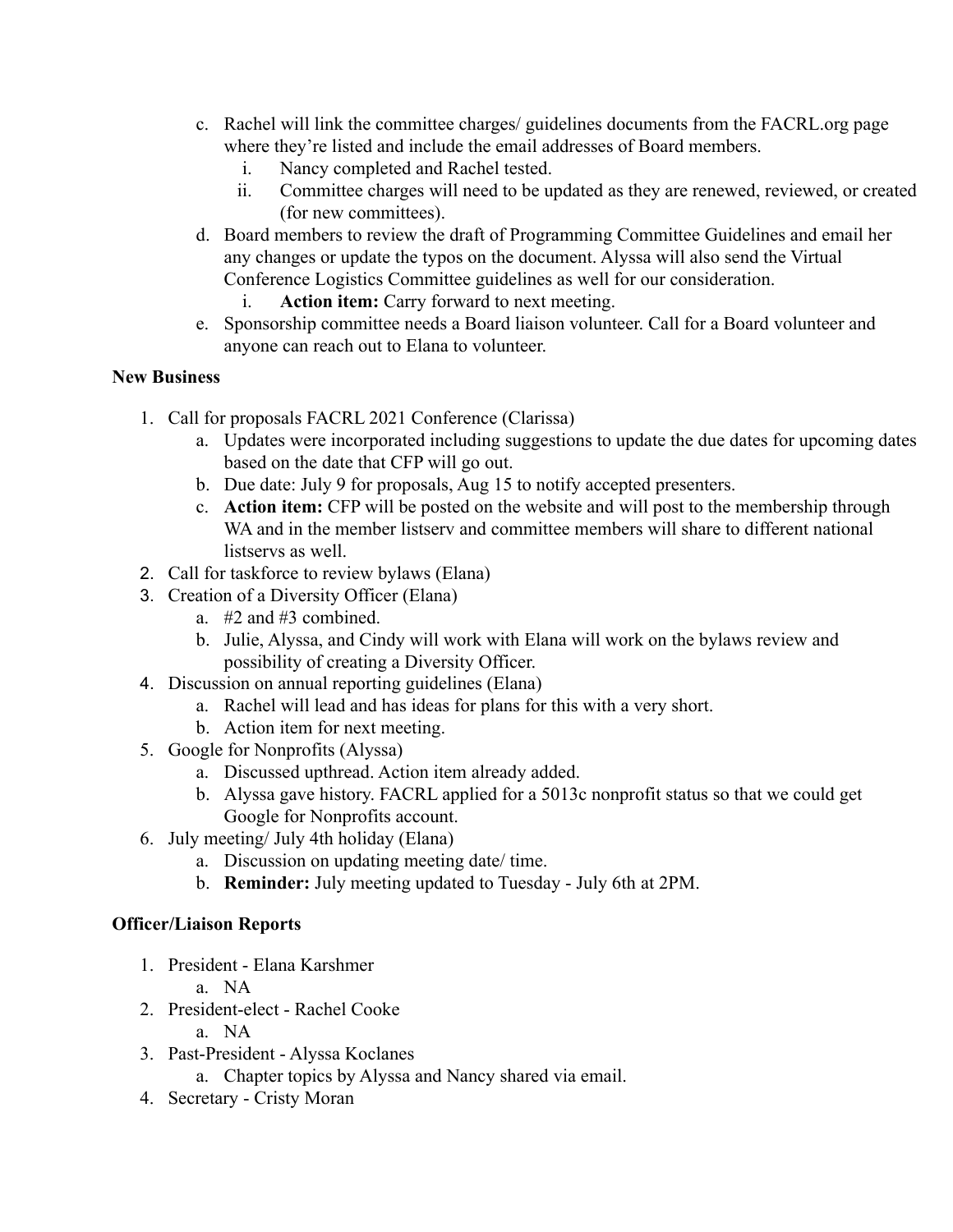- a. NA
- 5. Treasurer Valerie Boulos
	- a. We have \$18,441.57 in accounts. This is almost \$5,800 more than in May 2020. Few costs and regular income. We don't "need" to spend that money so unless we have something that comes up there's no recommendation for spending.
- 6. Communication Manager Nancy Schuler
	- a. NA
- 7. Legislative Deborah Prosser
	- a. NA

### **Committee Reports**

- 1. Membership Heather Bush
	- a. NA
- 2. Marketing and Communications Nancy Schuler
	- a. Have not yet met.
- 3. Nominations Alyssa Koclanes
	- a. NA
- 4. Programming Rachel Cooke
	- a. Meeting tomorrow.
- 5. Conference Program Clarissa West-White
	- a. Committee is working well together including new members that are contributing.
	- b. Elana has considered keynote speakers and will bring names to committee later.
	- c. Any suggestions from committee can be sent through email. Currently we have funds so it's worth considering who would be good for FACRL to speak to.
- 6. Sponsorship Valerie Boulos
	- a. NA
- 7. Scholarship Julie Hornick
	- a. Roster is set but they won't be meeting until closer to conference.
- 8. Virtual Conference Logistics Nancy Schuler
	- a. First meeting tomorrow. Sandy Avila is chairing.
	- b. Some things that they'll think about is sponsorships and engagement throughout. Thoughts on those welcome.

## **Review Meeting Outcomes and Action Items**

- 1. **Action item:** Alyssa and Nancy will start the process of signing up for Google Nonprofit.
- 2. **Action item** (carried forward to next meeting): Board members to review the draft of Programming Committee Guidelines and email her any changes or update the typos on the document. Alyssa will also send the Virtual Conference Logistics Committee guidelines as well for our consideration.
- 3. **Action item:** CFP will be posted on the website and will post to the membership through WA and in the member listserv and committee members will share to different national listservs as well.
- 4. **Reminder:** July meeting updated to Tuesday July 6th at 2PM.

#### **Announcements**